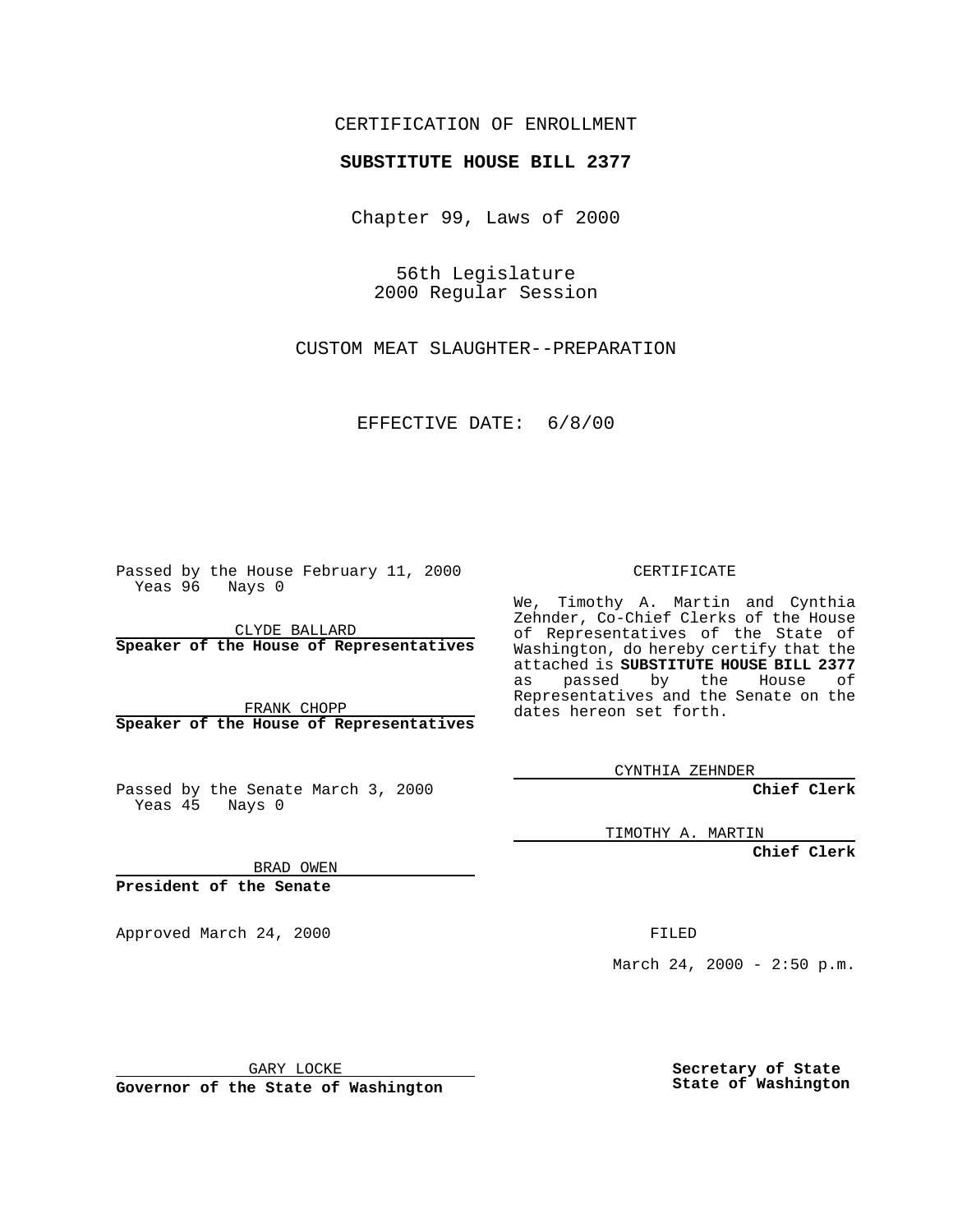## **SUBSTITUTE HOUSE BILL 2377** \_\_\_\_\_\_\_\_\_\_\_\_\_\_\_\_\_\_\_\_\_\_\_\_\_\_\_\_\_\_\_\_\_\_\_\_\_\_\_\_\_\_\_\_\_\_\_

\_\_\_\_\_\_\_\_\_\_\_\_\_\_\_\_\_\_\_\_\_\_\_\_\_\_\_\_\_\_\_\_\_\_\_\_\_\_\_\_\_\_\_\_\_\_\_

Passed Legislature - 2000 Regular Session

## **State of Washington 56th Legislature 2000 Regular Session**

**By** House Committee on Agriculture & Ecology (originally sponsored by Representatives G. Chandler, Linville, Pennington and Haigh; by request of Department of Agriculture)

Read first time 02/03/2000. Referred to Committee on .

 AN ACT Relating to custom meat slaughter and preparation; amending RCW 16.49.435, 16.49.680, 16.49.440, 16.49.690, 16.49.610, 16.49.451, 16.49.700, 16.49.710, 16.49.444, 16.49.510, and 16.49.670; adding new sections to chapter 16.49 RCW; adding a new section to chapter 16.57 RCW; recodifying RCW 16.49.435, 16.49.680, 16.49.440, 16.49.690, 16.49.610, 16.49.451, 16.49.700, 16.49.710, 16.49.444, 16.49.510, and RCW 16.49.670; repealing RCW 16.49.441, 16.49.442, 16.49.454, 16.49.500, 16.49.630, and 16.49.635; and prescribing penalties.

BE IT ENACTED BY THE LEGISLATURE OF THE STATE OF WASHINGTON:

 NEW SECTION. **Sec. 1.** A new section is added to chapter 16.49 RCW to read as follows:

 This chapter is intended to safeguard the household user of uninspected and inspected meat products from possible harm due to adulterated, misbranded, or unfit meat or meat products or meat or meat products that have been prepared under insanitary conditions.

 **Sec. 2.** RCW 16.49.435 and 1999 c 291 s 28 are each amended to read as follows:

18 For the purposes of this chapter:

p. 1 SHB 2377.SL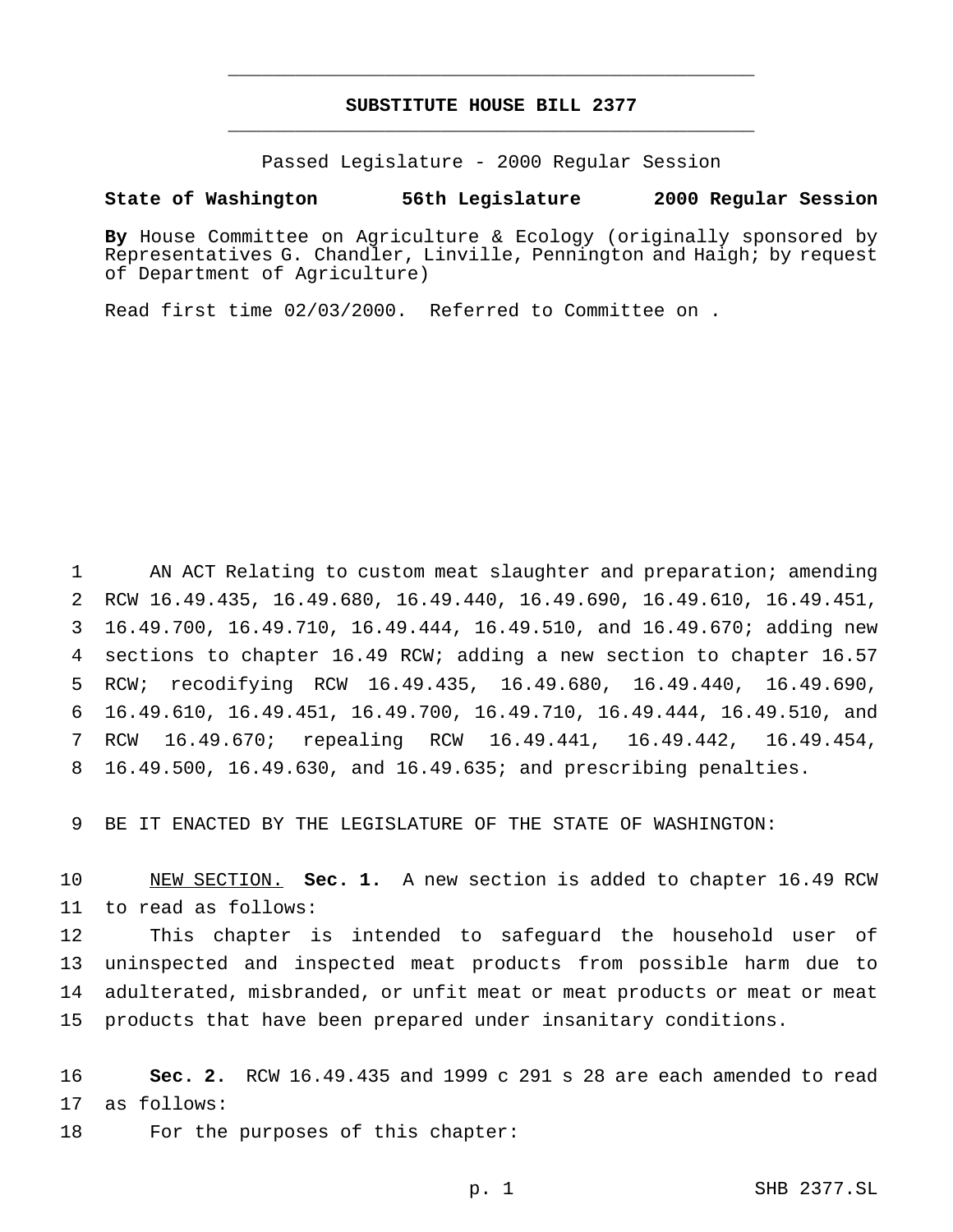1 (1) "Department" means the department of agriculture of the state 2 of Washington.

3 (2) "Director" means the director of the department or the 4 director's designee.

5 (3) "Custom farm slaughterer" means ((any)) a person licensed 6 ((under this chapter who may under such license engage in the business 7 of slaughtering)) to slaughter meat food animals ((only)) for the 8 ((consumption of the)) owner ((thereof)) of the animal through the use 9 of ((an approved)) a mobile unit ((under such conditions as may be 10 prescribed by the director)).

11 (4) "Custom slaughtering establishment" means the facility operated 12 by ((any)) a person licensed ((under this chapter who may under such 13 <del>license engage in the business of slaughtering</del>)) to slaughter meat food 14 animals ((only)) for the ((consumption of the)) owner ((thereof)) of 15 the animal at a fixed location ((under such conditions as may be 16 prescribed by the director)).

17 (5) "Custom meat facility" means the facility operated by ((any)) 18 <u>a</u> person licensed ((<del>under this chapter who may under such license</del> 19 engage in the business of preparing)) to prepare uninspected meat for 20 the ((sole consumption of the)) owner of the uninspected meat ((being 21 prepared)). Operators of custom meat facilities may also ((prepare 22 inspected meat for household users only under such conditions as may be 23 prescribed by the director and may sell such prepared inspected meat to 24 household users only. Operators of custom meat facilities may also)) 25 sell prepackaged inspected meat to any person((<del>, provided the</del> 26 prepackaged inspected meat is not prepared in any manner by the 27 operator and the operator does not open or alter the original package 28 that the inspected meat was placed in)). This chapter does not 29 prohibit the operator of a custom meat facility from being licensed to 30 prepare at the facility and sell inspected meat to any person.

 (6) "Inspected meat" means the carcasses or carcass parts 32 ((thereof)) of meat food animals which have been slaughtered and inspected at establishments subject to inspection under a federal meat inspection act.

35 (7) "Uninspected meat" means the carcasses or carcass parts 36 ((thereof)) of meat food animals ((which)) that have been slaughtered 37 by the owner ((thereof, or which have been slaughtered by)) of the 38 animals, a custom farm slaughterer, or at a custom slaughtering 39 establishment.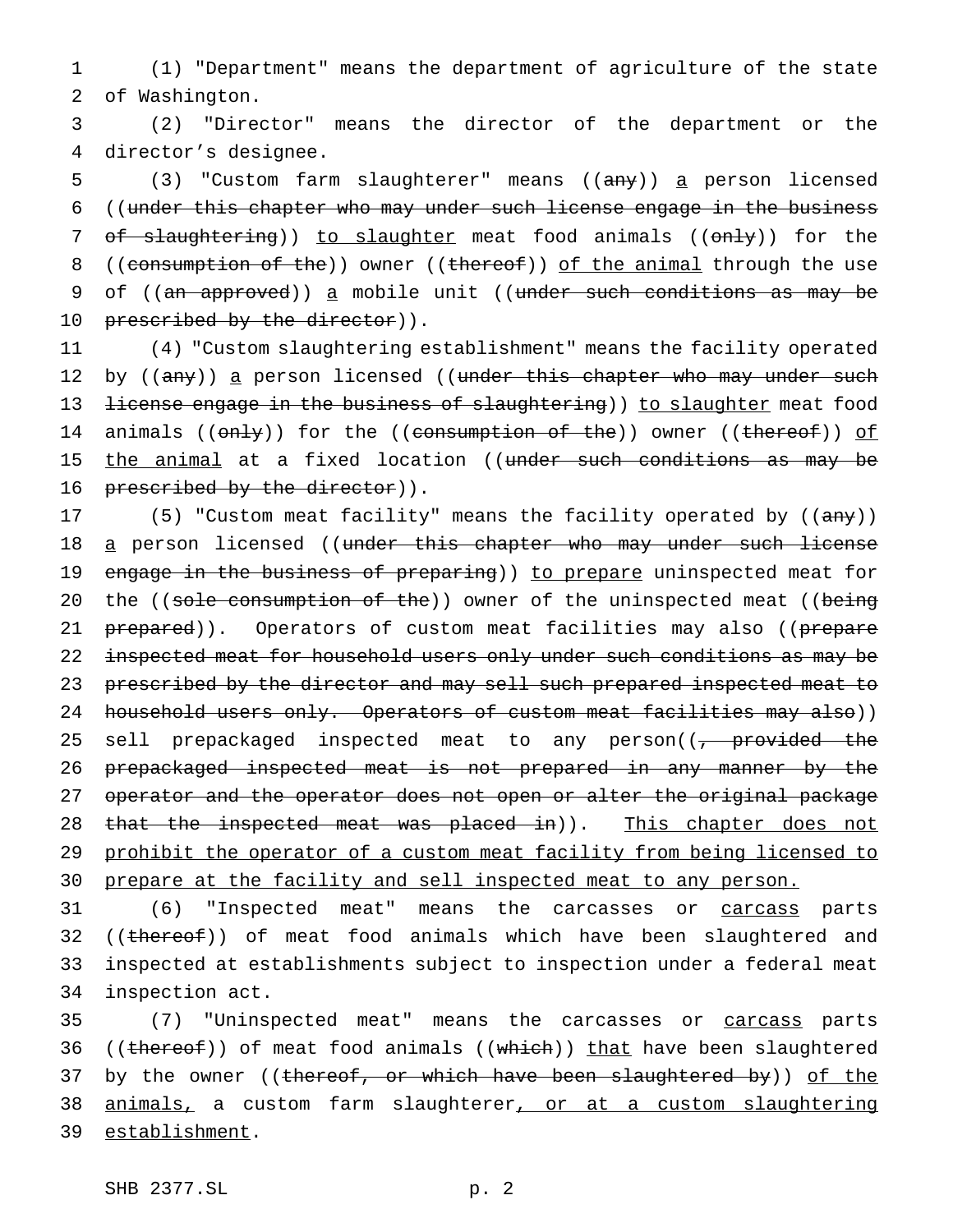1 (8) "Household user" means the ultimate consumer, ((the)) members 2 of the consumer's household, and his or her nonpaying guests and 3 employees.

4 (9) "Person" means any ((natural person, firm)) individual, 5 partnership, ((exchange,)) association, ((trustee, receiver,)) and 6 corporation((, and any member, officer, or employee thereof or assignee 7 for the benefit of creditors)).

8 (10) "Meat food animal" means cattle, swine, sheep, or goats.

9 (11) "Meat food bird" means a ratite, such as an ostrich, emu, or 10 rhea.

 (12) "Official establishment" means an establishment operated for the purpose of slaughtering meat food animals for sale or use as human 13 food in compliance with the federal meat inspection act  $((21 U.S.C.$  $\text{Sec. } 71 \text{ et } \text{seq. })$ 

15 (( $(12)$ )) (13) "Prepared" means ((canned)) smoked, salted, rendered, 16 boned, cut up<sub>i</sub> or otherwise ((manufactured, or)) processed.

17 **Sec. 3.** RCW 16.49.680 and 1987 c 77 s 5 are each amended to read 18 as follows:

19 ((To ensure the sanitary slaughtering of meat food animals and 20 handling of meat and meat food products by licensees under this 21 chapter, the director may adopt such rules as the director finds 22 necessary to protect public health and safety. To ensure the 23 identification of meat food animals slaughtered by licensees and the 24 meat and meat food products handled by licensees, both as to ownership 25 and as to whether the product is uninspected meat or inspected meat, 26 the director may adopt such rules as the director finds necessary. The 27 director may also adopt such other rules as the director finds 28 necessary to carry out this chapter.)) The director shall enforce and 29 carry out the provisions of this chapter and adopt rules necessary to 30 carry out its purpose. The rules may include, but are not limited to: 31 (1) Requirements for construction, equipment, cleaning, sanitation, 32 and sanitary practices to ensure sanitary operations;

33 (2) Requirements for identification or tagging of meat food animals 34 slaughtered by licensees to maintain identification of the owner of the 35 animal;

36 (3) Requirements for handling and storing inspected and uninspected 37 meats and meat products;

38 (4) Requirements for labeling meat and meat products; and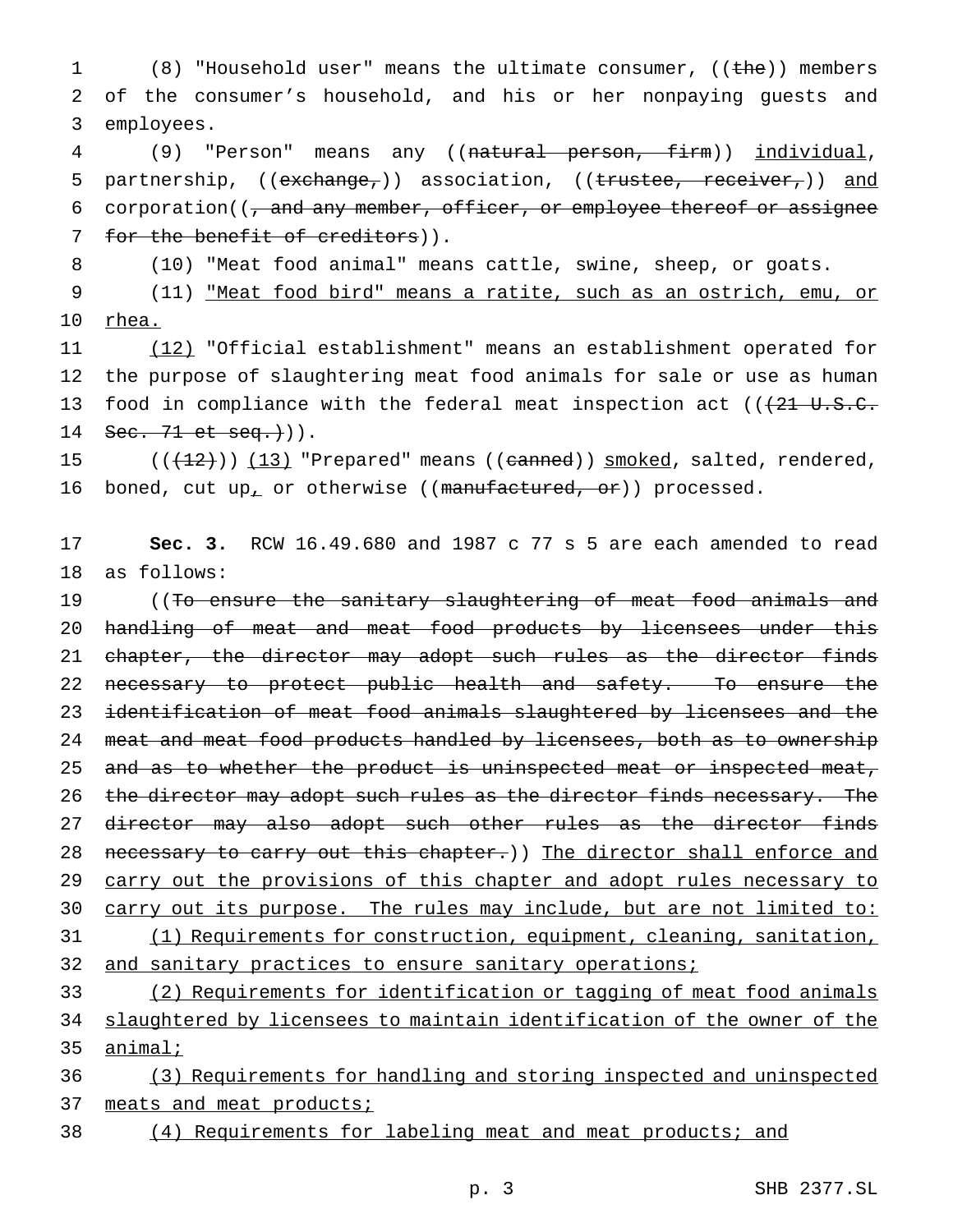1 (5) Requirements for slaughtering and processing of meat food birds 2 by licensees.

3 **Sec. 4.** RCW 16.49.440 and 1991 c 109 s 4 are each amended to read 4 as follows:

5 (1) It ((shall be)) is unlawful for any person to ((act)) operate 6 as a custom farm slaughterer or to operate a custom slaughtering 7 establishment or custom meat facility in the state without first 8 obtaining a license from the director. ((The license shall be an 9 annual license and shall expire on a date set by rule by the director. 10 License fees shall be prorated where necessary to accommodate 11 staggering of expiration dates of a license or licenses. For)) Custom 12 farm slaughterers( $(\tau)$ ) must obtain a separate license ((shall be 13 required)) for each mobile unit. Separate licenses are required for 14 each custom slaughtering establishment and custom meat facility ((shall 15 also require a separate license)).

16 (2) Application for a license ((shall)) must be made on a form 17 prescribed by the director ((of agriculture)) and accompanied by a 18 twenty-five dollar ((annual)) license fee. The application ((shall)) 19 must include:

20 (a) The full name and address of the applicant. If the applicant 21 is a partnership or corporation, the application ((shall)) must include 22 the full name and address of each partner or officer( $(-)$ )  $\frac{1}{2}$ 

23 (b) The physical location address of each establishment or facility 24 to be licensed;

25 (c) The ((application shall further state the principal business 26 address of the applicant in the state or elsewhere and the)) name and 27 address of a resident of this state authorized to ((receive and)) 28 accept ((service of summons of)) legal notices ((of all kinds)) for the 29 applicant( $(\tau)$ ) *i* and

30 (d) Any other ((necessary)) information prescribed by the director 31 ((of agriculture. The license shall be issued by the director upon his 32 satisfaction that the applicant's equipment is properly constructed, 33 has the proper sanitary and mechanical equipment and is maintained in 34 a sanitary manner as required under this chapter and/or rules adopted 35 hereunder. The director of agriculture shall also provide for the 36 periodic inspection of equipment used by licensees to assure compliance 37 with the provisions of this chapter and the rules adopted hereunder)).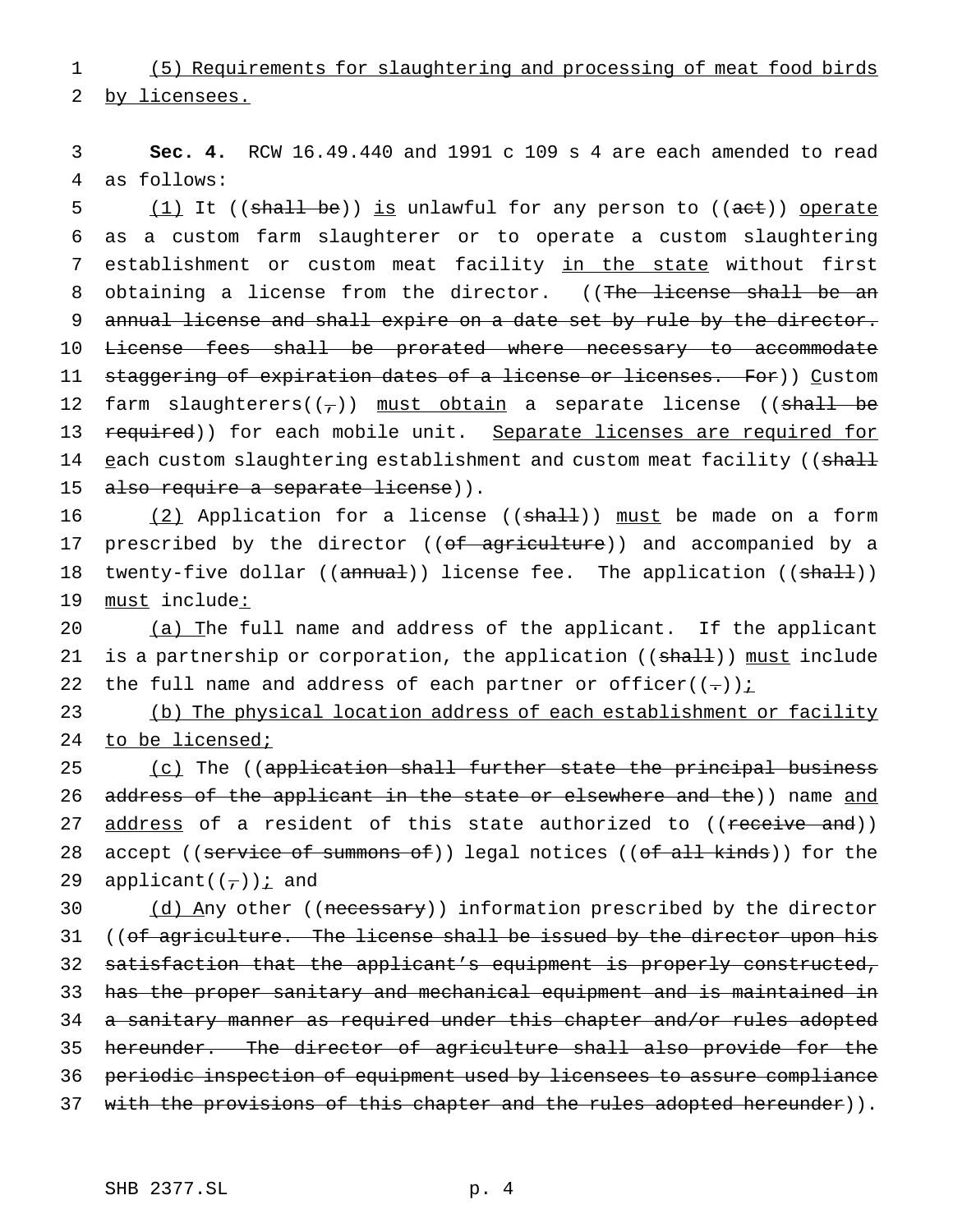1 (3) If an application for renewal of a license and the license fee 2 are not received by June 30th, the applicant must pay an additional fee 3 of twenty-five dollars before the renewal license is issued.

 (4) Initial issuance of a license requires a prelicense inspection by the director for compliance with this chapter and rules adopted under this chapter. A license shall only be issued after an applicant is found to be in substantial compliance with this chapter and rules 8 adopted under this chapter.

9 (5) Licenses issued under this chapter expire June 30th of each 10 year.

11 (6) Licenses issued under this chapter are not transferrable.

12 **Sec. 5.** RCW 16.49.690 and 1987 c 77 s 8 are each amended to read 13 as follows:

14 To ((ensure that licensees under this chapter maintain proper 15 sanitary practices and comply)) determine compliance with ((all the 16 provisions of)) this chapter and the rules adopted ((hereunder)) under 17 this chapter, the director may inspect the mobile unit of any custom 18 farm slaughterer and the premises of any custom slaughtering 19 establishment or custom meat facility at any reasonable time.  $((N\Theta)$ 20 person may interfere with the director in the performance of his or her 21 duties under this chapter or the rules adopted hereunder.))

22 **Sec. 6.** RCW 16.49.610 and 1987 c 77 s 3 are each amended to read 23 as follows:

24 Inspected and uninspected meat may only be prepared by a custom 25 meat facility under the following conditions:

26 (1) Inspected meat and ((the meat and)) meat ((food)) products 27 prepared ((therefrom shall)) from inspected meat must be kept separated 28 ((at all times)) from uninspected meat and ((the)) meat ((food)) 29 products prepared ((therefrom, by a sufficient distance)) from 30 uninspected meat to prevent inspected meat from coming into contact 31 with uninspected meat.

32 (2) Preparation of inspected meat and uninspected meat ((shall)) 33 must be done at different times.

34 (3) ((No sales of inspected meat, nor the meat food products 35 derived therefrom shall be made to any person other than a household 36 user.)) Equipment used in preparing uninspected meat or products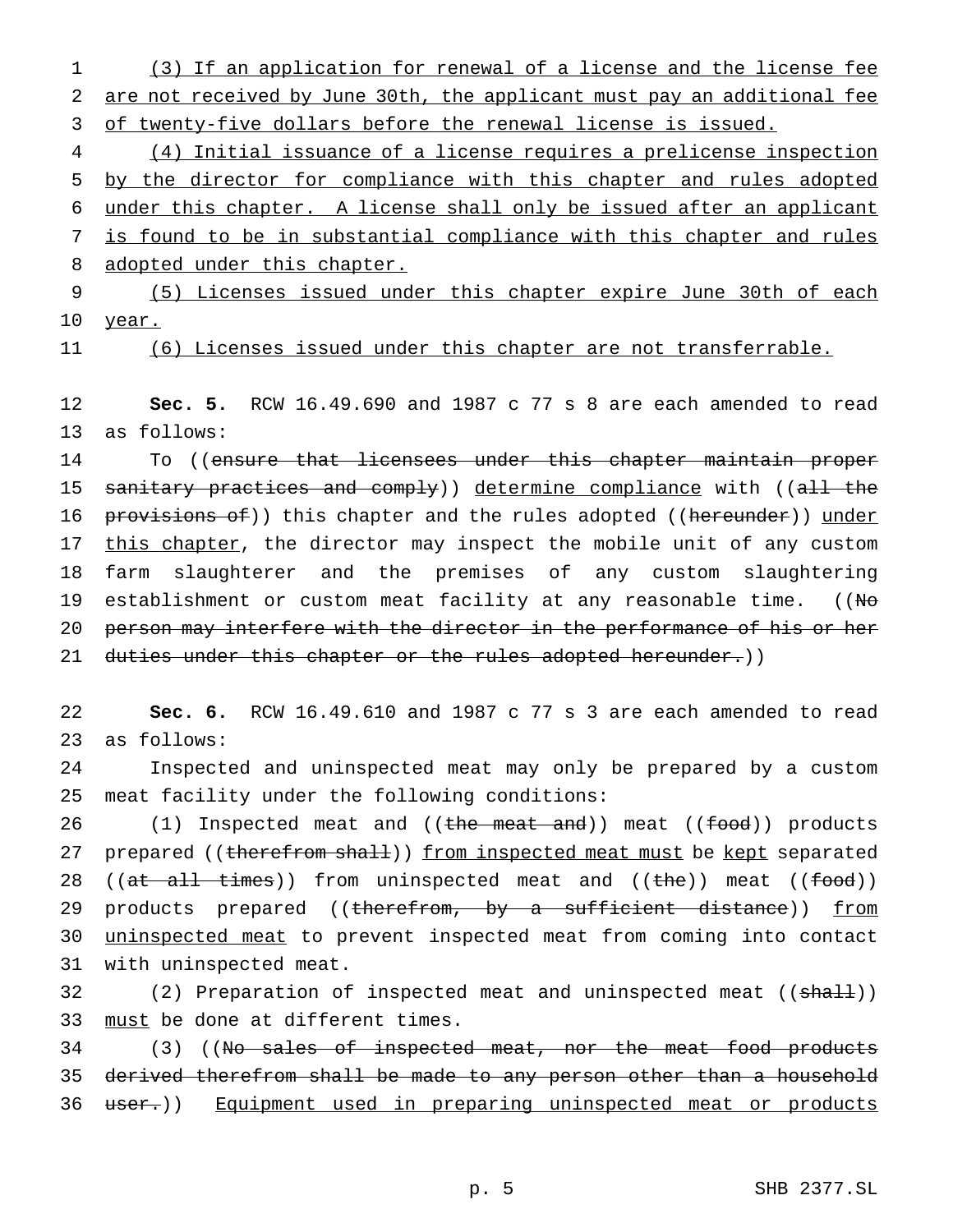1 prepared from uninspected meat must be cleaned and sanitized before 2 being used to prepare inspected meat.

3 (4) Uninspected meat ((shall)) may be prepared only for the 4 ((sole)) use of the owner ((of said uninspected meat)), who ((shall)) 5 must be a household user.

6 (5) ((<del>Inspected meat may be purchased by a custom meat facility for</del> 7 preparation and sale to a household user only.

8  $(6)$ )) Uninspected meat((, as well as the packages and containers 9 containing any meat or)) and meat ((food)) products prepared 10 ((therefrom shall)) from uninspected meat must be ((plainly)) clearly 11 marked and labeled "not for sale" ((<del>or as otherwise prescribed by the</del> 12 director)).

13  $($   $($   $($   $7)$  Any custom meat facility shall comply with sanitation rules 14 and regulations promulgated by the director.)) (6) Packages of 15 uninspected meat may not be stored in a retail counter.

16 **Sec. 7.** RCW 16.49.451 and 1967 ex.s. c 120 s 4 are each amended to 17 read as follows:

18 ((Notwithstanding any other provisions of the law, any)) A licensed 19 custom farm slaughterer may((, without the need for any other 20  $\frac{1}{1}$   $\frac{1}{1}$   $\frac{1}{1}$   $\frac{1}{1}$   $\frac{1}{1}$   $\frac{1}{1}$   $\frac{1}{1}$   $\frac{1}{1}$   $\frac{1}{1}$   $\frac{1}{1}$   $\frac{1}{1}$   $\frac{1}{1}$   $\frac{1}{1}$   $\frac{1}{1}$   $\frac{1}{1}$   $\frac{1}{1}$   $\frac{1}{1}$   $\frac{1}{1}$   $\frac{1}{1}$   $\frac{1}{1}$   $\frac{1}{1}$   $\frac{1}{1}$ 21 slaughtered for the owner ((thereof)), when ((such offal)) it is 22 transported as  $((a))$  part of  $((such))$  a slaughtering transaction and 23 ((such)) the offal is handled in a sanitary(( $\frac{1}{2}$  suitable container and)) 24 manner ((as provided by the director)).

25 **Sec. 8.** RCW 16.49.700 and 1987 c 77 s 9 are each amended to read 26 as follows:

27 It is unlawful for any person to:

28 (1) Sell, trade, or give away uninspected meat or ((the)) meat 29 ((food)) products ((that may be derived therefrom. Any violation of 30 this section by a licensee under this chapter shall be sufficient 31 reason for the revocation of the licensee's license)); or

32 (2) Interfere with the director in the performance of his or her 33 duties under this chapter or the rules adopted under this chapter.

34 **Sec. 9.** RCW 16.49.710 and 1987 c 77 s 10 are each amended to read 35 as follows: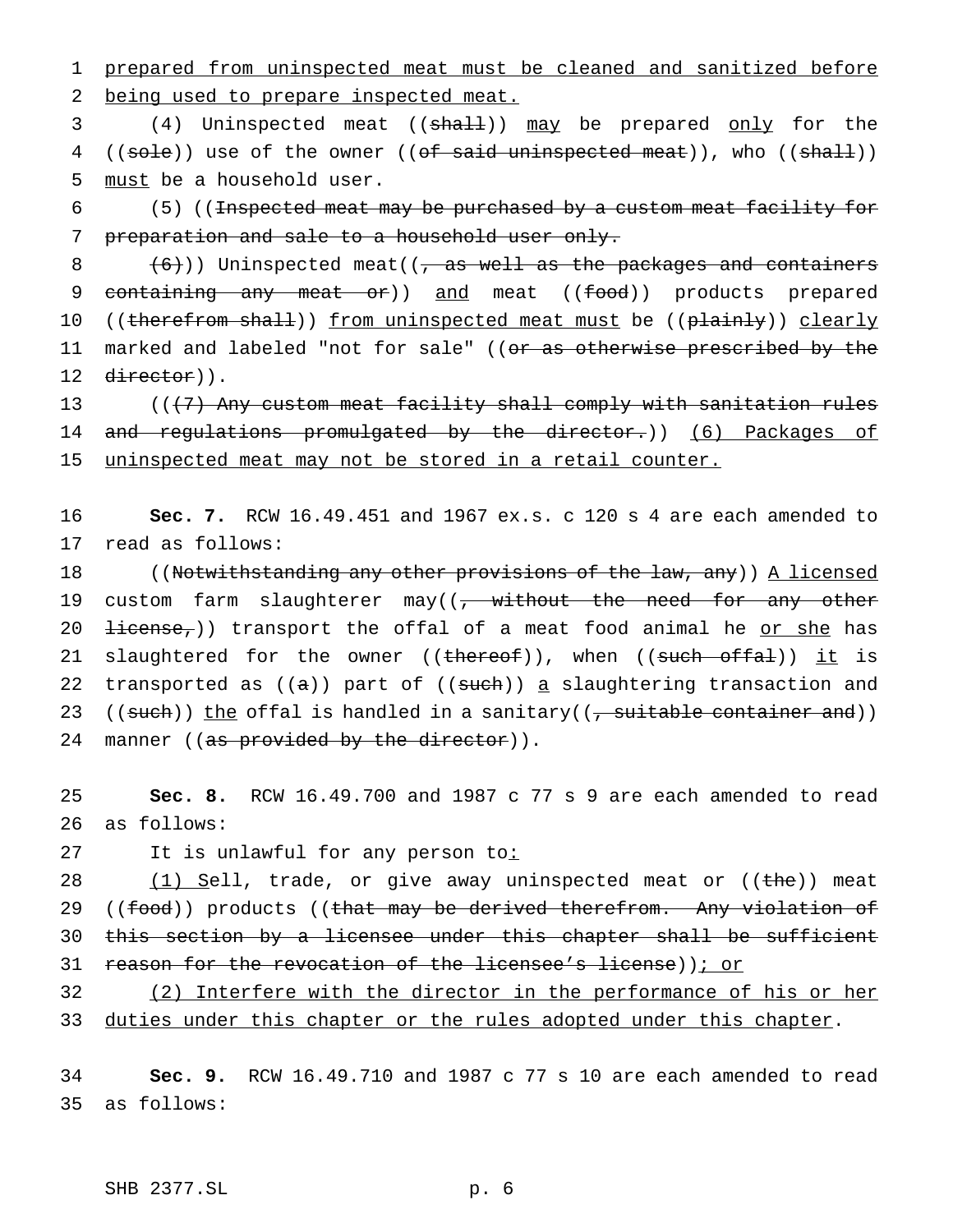1 The director may investigate any violation or possible violation of 2 this chapter or any rule adopted under this chapter. ((In the 3 furtherance of any)) To assist in such investigation, the director may 4 issue subpoenas to compel the attendance of witnesses or ((the)) to 5 compel production of ((books)) records or documents anywhere in the 6 state.

7 **Sec. 10.** RCW 16.49.444 and 1994 c 128 s 1 are each amended to read 8 as follows:

9 The director ((<del>of agriculture</del>)) may(( $\tau$  subsequent to a hearing 10 under chapter 34.05 RCW,)) deny, suspend, ((establish conditions of 11 probation for a designated period of time,)) or revoke any license 12 required under this chapter if ((it is determined)) the director 13 determines that an applicant or licensee has committed any of the 14 following acts:

15 (1) Refused, neglected, or failed to comply with the provisions of 16 this chapter, the rules adopted ((hereunder)) under this chapter, or 17 any lawful order of the ((department of agriculture)) director;

18 (2) Refused, neglected, or failed to keep and maintain records 19 required ((by)) under this chapter( $(\tau)$ ) or rules adopted under this 20 chapter to make the records available ((when requested under this 21 chapter; or)) to the director on request;

22 (3) Refused the director ((of agriculture)) access to any 23 facilities or parts of the facilities ((subject to)) for the purpose of 24 carrying out the provisions of this chapter or rules adopted under this 25 chapter; or

26 (4) Refused, neglected, or failed to comply with any provisions of 27 chapter 69.04 RCW, intrastate commerce in food, drugs, and cosmetics, 28 or rules adopted under that chapter.

29 Upon receipt of notice by the director to deny, suspend, or revoke 30 a license, a person may request a hearing under chapter 34.05 RCW.

31 **Sec. 11.** RCW 16.49.510 and 1994 c 128 s 2 are each amended to read 32 as follows:

33 ((If the director finds that a person has committed a violation of 34 any provision of this chapter or rules adopted under this chapter, the 35 director may impose upon and collect from the violator, a civil penalty 36 not exceeding)) Any person who fails to comply with this chapter or the 37 rules adopted under this chapter may be subject to a civil penalty in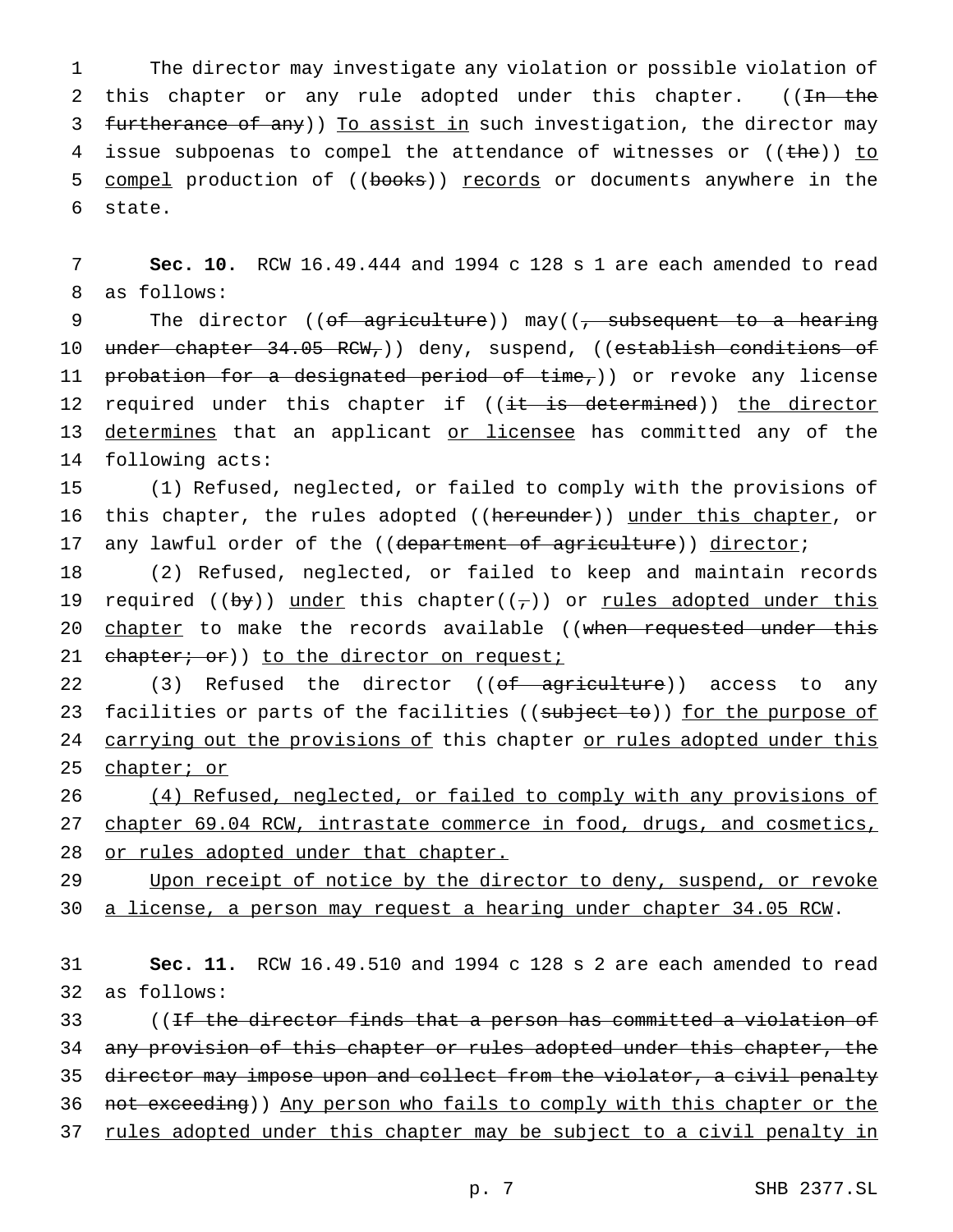1 an amount of not more than one thousand dollars per violation per day. Each violation is a separate and distinct offense.

 ((The violation of any provision of this chapter or rules adopted hereunder shall constitute a gross misdemeanor.

 Both a civil penalty and a criminal penalty may not be imposed for the same violation.)) All moneys collected for civil penalties under this chapter shall be deposited in the state general fund.

 NEW SECTION. **Sec. 12.** A new section is added to chapter 16.49 RCW to read as follows:

 Chapter 34.05 RCW governs the rights, remedies, and procedures respecting the administration of this chapter, including rule making, assessment of civil penalties, emergency actions, and license suspension, revocation, or denial.

 **Sec. 13.** RCW 16.49.670 and 1999 c 291 s 29 are each amended to read as follows:

16 The provisions of this chapter relating to the sale of inspected 17 meat in custom meat facilities ((shall in no way)) do not supersede or restrict the authority of any county or any city to adopt ordinances 19 ((which)) that are more restrictive for the handling and sale of 20 <u>inspected</u> meat than those provided ((for herein)) in this chapter.

 NEW SECTION. **Sec. 14.** A new section is added to chapter 16.57 RCW to read as follows:

 Any person licensed as a custom farm slaughterer under RCW 16.49.440 (as recodified by this act) shall complete and attach a custom slaughter beef tag to each of the four quarters of all slaughtered cattle handled by the slaughterer. The tags must remain on the quarters until the quarters are cut and wrapped. Only the director may provide custom slaughter beef tags to custom farm slaughterers. The fee for each set of four custom slaughter beef tags is as prescribed in WAC 16-607-100 as it existed on January 1, 2000. The director may, by rule, establish criteria for the use of custom slaughter beef tags.

 NEW SECTION. **Sec. 15.** The following acts or parts of acts are each repealed: